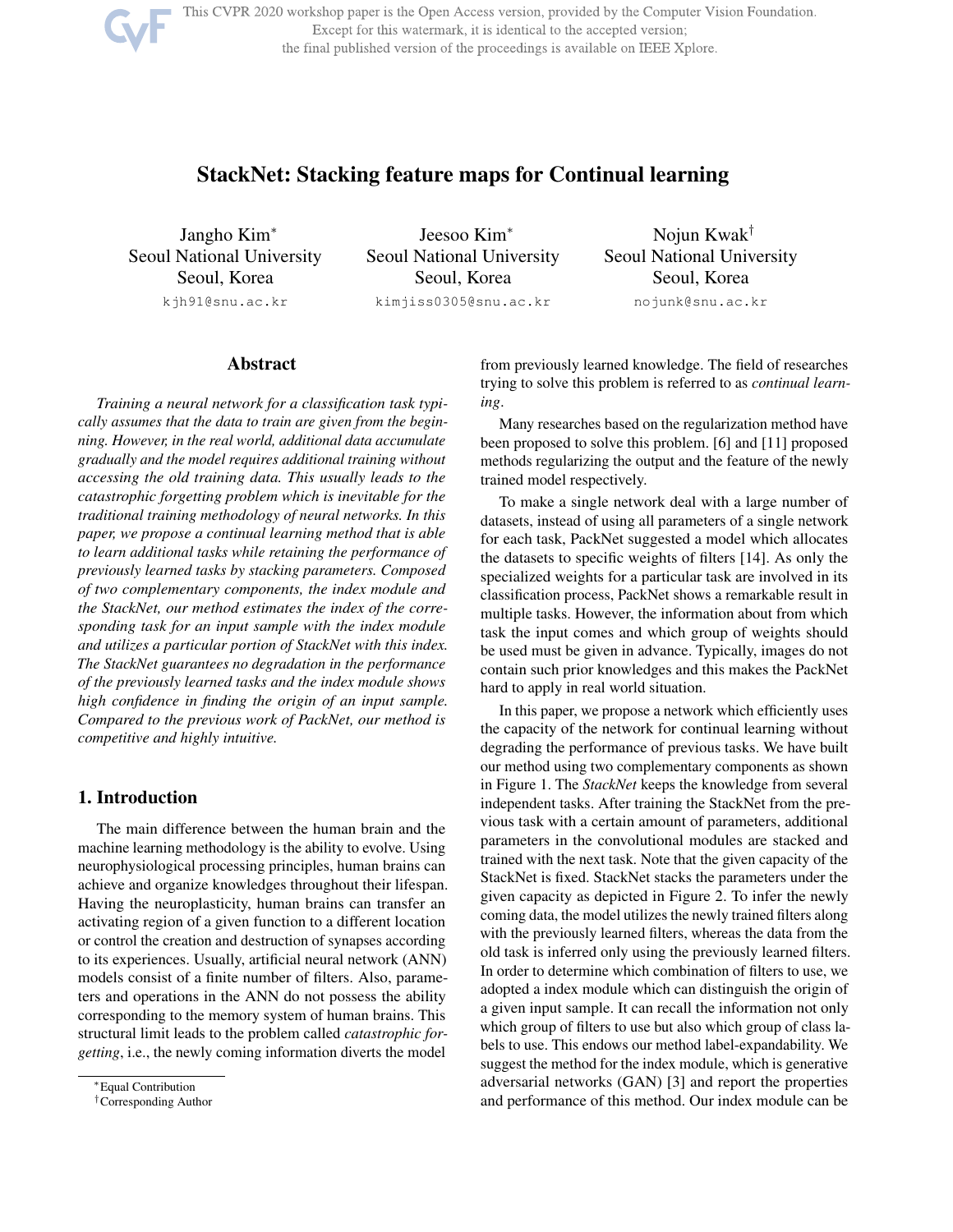

Figure 1. The overall architecture of our method called a StackNet\* (Index module + StackNet). Blue arrows depicts the training process for the new task (Task C) of our method, where Task A and Task B have been already trained. Index module is trained each time a dataset for a new task is provided and then the StackNet is trained in a standard way such as using the cross-entropy loss. We allow only the trainable filters (Blue parameters) to be updated. Red arrows shows the inference procedure of our method. Index module finds out the task index  $\mathcal J$ (Task C) from which the input came and let the StackNet to use the filters specialized for task  $\mathcal J$  (Blue + Orange + Grey). Class labels are also switched to those of task  $J$ .



Figure 2. Under the fixed capacity, a certain amount of parameters (Grey) are used in training Task A. After training Task A, additional parameters (Orange) are stacked and trained for Task B. In the same way, The remaining parameters (blue) are trained for Task C.

combined with any other works such as PackNet or Learning without forgetting (LwF) [11]. The combined index module and StackNet can prevent the *catastrophic forgetting* using different parameters for different tasks under the constraint network capacity. The contributions of this paper can be summarized as the followings:

- Filters in the convolutional layers are allocated to each task and parameters from the previously learned tasks are shared among post tasks and used for the initialization of post tasks parameters, which makes the overall model compact and efficient.
- After using constraint parameters, attaching parameters whenever a new dataset is trained allows the model to be expandable as far as the physical constraints, such as memory and processing time constraints, allow.
- To identify which portion of convolutional filters should be used to classify a data, the index module is proposed with several methodologies.
- The overall method is applicable to multi-task continual learning whose number of class labels increases over tasks.

# 2. Related work

During the past decade, a lot of progress has been made in numerous fields of machine learning. Image classification problem has induced various useful architectures [21, 4, 20] applicable to any other tasks. Many researchers have been struggling to enhance the performance in object detection or image segmentation problems leaving many masterpieces behind [12, 16, 2, 13]. For performance evaluation of the models above, training and test data are usually separated within a single task. However, what we call intelligence must be able to hold the previously-learned knowledge even after learning new knowledge. In the real situation, the model has to remember the learned task without seeing the old task data again.

[11] proposed a method trying to retrain the model by using the outcomes of the previously learned model as anchoring targets. When training a new task, a considerably small learning rate is used to prevent the model from losing the learned knowledge. [6] proposed a method reusing the trained weights of the learned network. Training a new target network, the feature representation at the last layer is enforced to preserve the response of the old network using  $L_2$  regularization. [7] suggested a penalty on the quadratic distance between the old parameters and the new ones. These approaches using regularization basically focus on alleviating the deformation of the original network. Therefore, the more the new knowledge flows into the model, the more the performance on the original task degrades. Moreover, the performance on the new task is not guaranteed to be in its best state.

Dynamic architectures to overcome the *catastrophic forgetting* have been suggested in many researches. [18] proposed a progressive network which grows every time a new task is given. Features in the previous columns are concatenated to the layers of the new column. progressive network and stacknet seem to be similar such that they can increase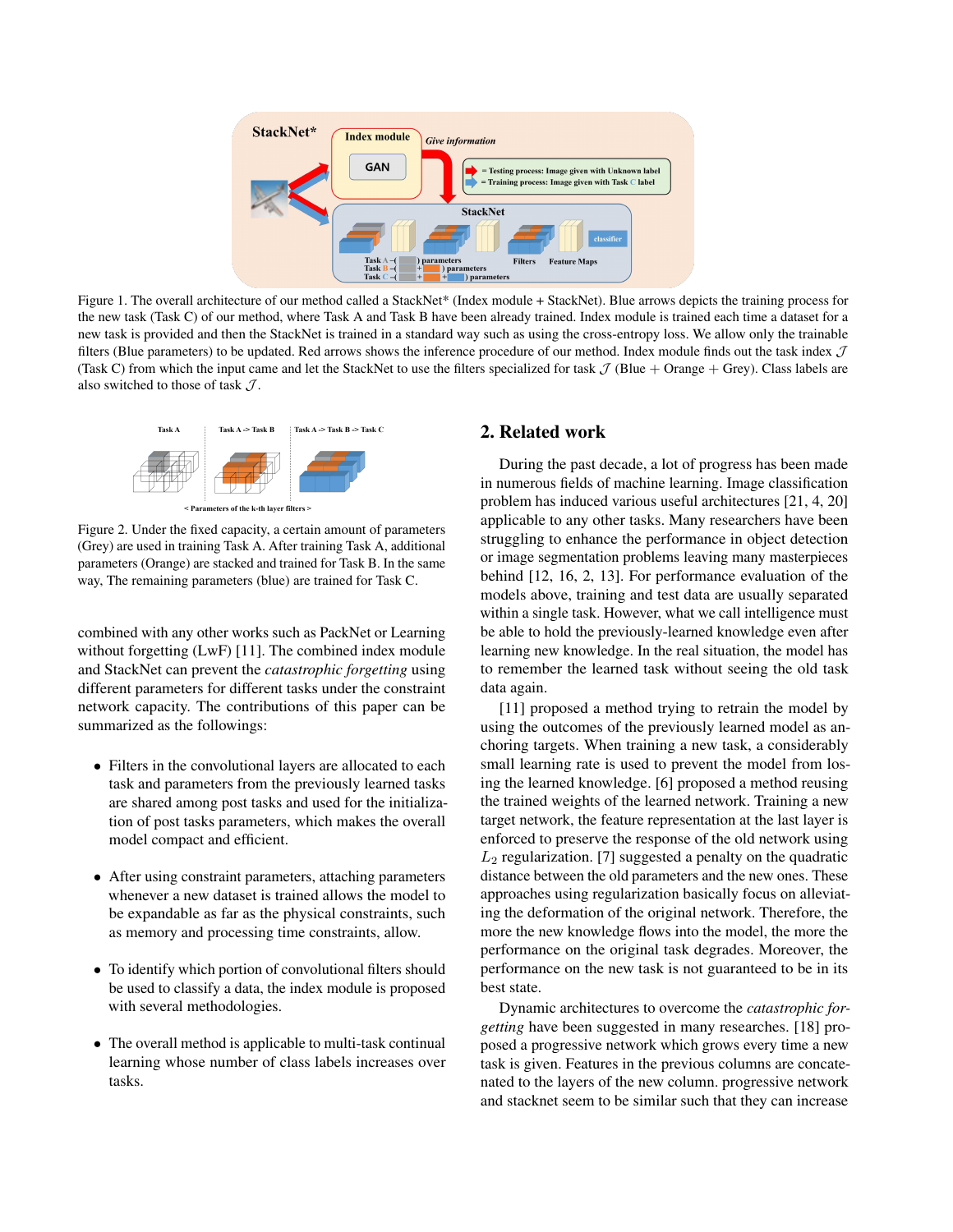their capacity and can learn more continual tasks. However, there are many different things. In the progressive network, each feature is summarized by an additional adapter and passed to the next task network. Therefore, it is not a typical form of CNN and they need to train the additional adapter and increase their capacity with this adapter related specific task. However, the stacknet utilizes the fixed capacity which is given. It uses the task index for splitting the given filters or weights. When the stacknet uses up the given capacity and comes to train a new task, it can then increase the model size beyond the given capacity. [14] proposed a model using the weight pruning method. Leaving the remaining weights fixed after pruning, the model can solely focus on the task on interest. Despite of its efficiency and performance, this method, referred as PackNet, requires the prior knowledge of a given input. Also, once the model is occupied by several tasks, no more task is allowed. This restricts the model from being expandable. Unlike the PackNet, our StackNet simply stack parameters in the convolutional filters instead of a cumbersome pruning procedure while allowing the model to expand further.

In our method, instead of saving all the memory in the main network and trying to access it directly, the index module finds the index of the memory scattered over the main network where knowledges are well organized inside.

### 3. Method

We propose a method that efficiently stacks parameters for continual learning that satisfies three properties as stated below.

Property 1. The *index module* offers the index about which part of the *StackNet* should be used.

Property 2. The StackNet learns the knowledge on the new task under the presence of the previously learned knowledge. Property 3. Index module and StackNet are flexible to the expansion of the network without the retraining of previous tasks and as many new tasks can be learned in one network as physical constraints allow.

# 3.1. StackNet

We propose an efficient way to allocate the capacity of a network according to the given tasks. StackNet is a network that can be separated into several partitions for multi-task and additional filters can be attached if a new task is given. It can be applied to many typical networks such as VGG and ResNet [20, 4]. The only difference with the original versions of those networks is that it uses different parts of filters for different tasks. As shown in [10], typical convolutional neural networks (CNN) are capable of maintaining their performance even when the majority of their parameters are pruned. This implies that filters in a CNN contains a lot of unnecessary or redundant information. Also, sharing



Figure 3. Trainable parameters  $W_k^T$  (Orange) and frozen parameters  $W_k^{\mathcal{P}}$  (Grey) in the StackNet training process. In the training process, the parameters (Orange), which are trainable parameters except frozen parameters (Grey), are updated.  $x$  denotes the spatial dimension of filters.

the filters among different tasks inevitably leads to the *catastrophic forgetting* of the network since the parameters trained by an old task should be replaced with those trained by a new task. For these reasons, we utilize a network divided into several parts and refer it as StackNet where each part takes charge of a particular task.

While training the StackNet with several tasks, each task uses a different part of the StackNet. For the convenience of referring which segments of the StackNet are to be activated, we introduce a filter index  $I^{\mathcal{J}}$  for the  $\mathcal{J}$ -th task. The filter index  $I^{\mathcal{J}}$  defines the range of filters to use for the specific task  $\mathcal J$  in every layers. For example, if the filter index  $I^1$ equals to ten, the first task uses filters from the first to the tenth filter.

Depicted in Figure 3,  $I_k^{\mathcal{J}}$  denotes the filter index in the k-th layer corresponding to the task  $\mathcal J$ . This equals to the number of output channels in the sequent feature map.  $I_k^{\mathcal{P}}$ denotes the filter index in the  $k$ -th layer for the previous task. As the same principle is applied to the precedent  $(k - 1)$ -th layer, the number of input channels for the filters in the  $k$ -th layer will change likewise. That is, total of  $I_k^{\mathcal{P}}$  filters have the channel length of  $I_{k-1}^{\mathcal{P}}$  when the previous task is under training. As the new task is given, the length of the filters become  $I_{k-1}^{\mathcal{J}}$  since the filters in the prior layer will deliver a feature map whose length is  $I_{k-1}^{\mathcal{J}}$ . Therefore, both the number of input and output channels increases as the model grows.

Weight parameters of  $J$ -th task in filters of the  $k$ -th layer are referred as  $W_k^{\mathcal{J}} \in R^{x \times x \times I_{k-1}^{\mathcal{J}} \times I_k^{\mathcal{J}}}$ , where x means the size of the kernel while  $W_k^{\mathcal{P}} \in R^{x \times x \times I_{k-1}^{\mathcal{P}} \times I_k^{\mathcal{P}}}$  are the weight parameters of the previous task. When training the new task,  $W_k^{\mathcal{J}}$  is used for the inference but only the parameters  $w \in W_k^{\mathcal{T}}(W_k^{\mathcal{T}} = W_k^{\mathcal{J}} \setminus W_k^{\mathcal{P}})$  are updated while leaving  $W_k^{\mathcal{P}}$  fixed. Note that biases in the filters can also be trained likewise as explained above. The fully connected layer located just before the linear classifier can be divided as well into the sections of  $I^{\mathcal{J}}$  and  $I^{\mathcal{P}}$ .

To enhance the performance, slices of trained parameters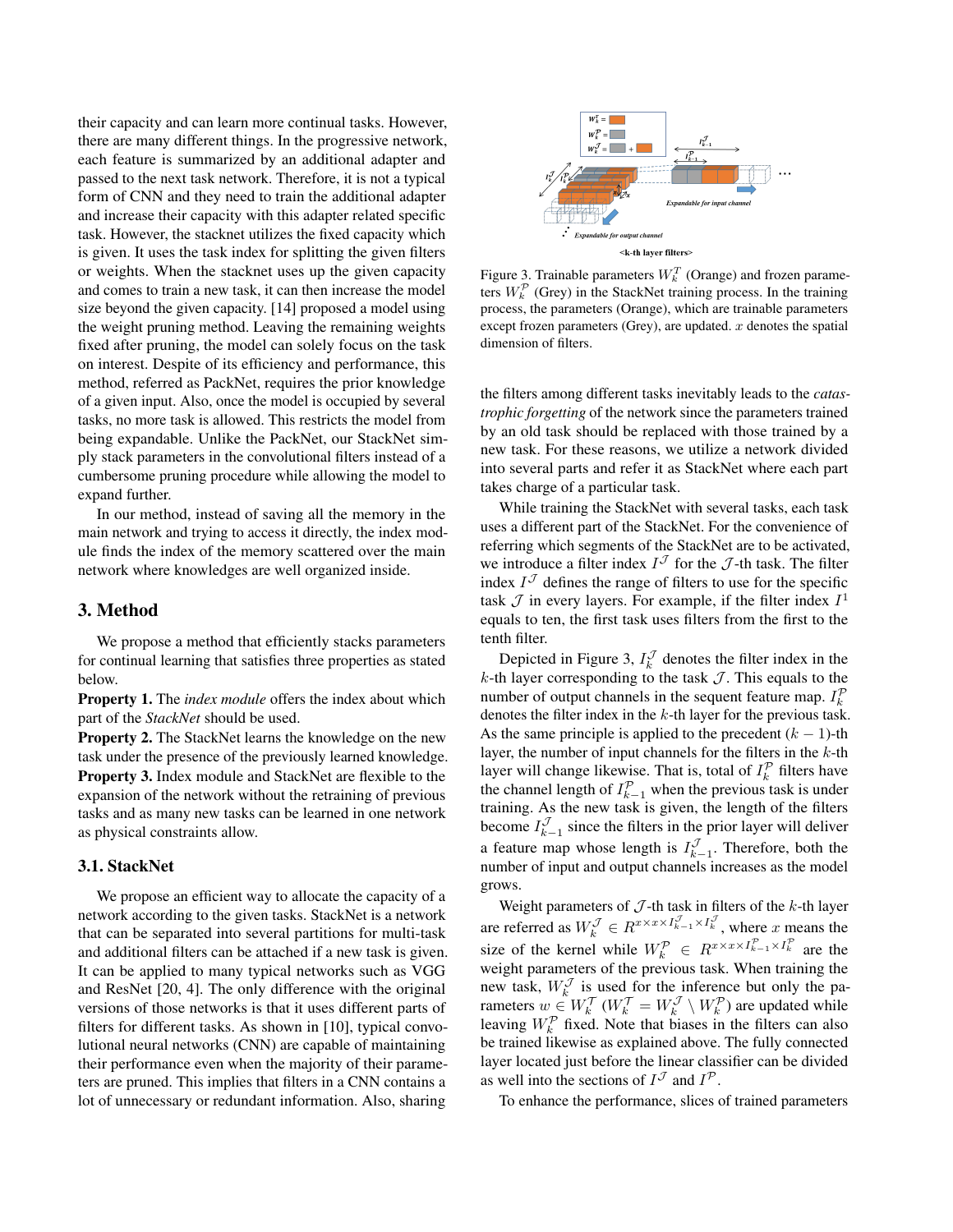| <b>Algorithm 1 StackNet Training</b>                                                            |  |
|-------------------------------------------------------------------------------------------------|--|
| <b>Input:</b> $W^{\mathcal{J}}, I^{\mathcal{P}}, I^{\mathcal{J}}$                               |  |
| Output: $W^{\mathcal{J}*}$                                                                      |  |
| 1: Freeze the $W^{\mathcal{P}} \subset W^{\mathcal{J}}$ using the information $I^{\mathcal{P}}$ |  |
| 2: Initialize the $W^{\mathcal{T}}$ with $W^{\mathcal{P}}$ and a random noise                   |  |
| 3: $W^{\mathcal{J}*} \leftarrow \arg \min(\mathcal{L}_c)$                                       |  |

{Update  $W<sup>T</sup>$  using backpropagation}

 $W^{\mathcal{P}}$  from the old task are duplicated to the newly available task parameters  $W<sup>T</sup>$  and Gaussian noise is added to them for the sake of good initialization. Then, the network is trained in a standard way, e.g., using a cross-entropy loss  $\mathcal{L}_c$ . Independent linear classifiers are used for every tasks. This scheme of StackNet can also be applied to structures using shortcut connections such as ResNet. The overall training process is shown in Algorithm 1.

### 3.2. Index module

Even if the StackNet is well trained separately with several tasks, the task index  $J$  must be given at the time of inference. Especially when the class labels expands, this prior information  $J$  is necessary to estimate which group of class labels to use. In the testing step, existing methods needs the exact origination of the input data. However in the real world, a given data for classification normally does not offer any information about its origination. Therefore, this prior knowledge should be estimated by an independent network.

To solve this problem, we introduce the index module using several different methods, which is able to estimate the task  $J$  of the given input data and inform this to the StackNet to specify which filters to use.

### 3.2.1 Generative adversarial networks (GAN)

This method is inspired by the on-line replay method used for continual learning [19]. We train a task-specific generative model  $G_{\mathcal{J}}$  using a GAN to generate pseudo-samples of task  $J$ . The generator is trained using the adversarial loss as follows:

$$
\min_{G_{\mathcal{J}}} \max_{D_{\mathcal{J}}} V(D_{\mathcal{J}}, G_{\mathcal{J}}) = \mathbb{E}_{x \sim P_{data}^{\mathcal{J}}} [\log(D_{\mathcal{J}}(x)] +
$$
  

$$
\mathbb{E}_{z \sim p_{z}(z)} [\log(1 - D_{\mathcal{J}}(G_{\mathcal{J}}(z))].
$$
 (1)

Here,  $D_{\mathcal{J}}$  is a discriminator for the task  $\mathcal J$  and  $x$  is a sample from the task  $J$ .

After generating samples of all tasks, a task-wise binary classifier  $B_{\mathcal{J}}$  is trained to classify whether the given input is from the task  $J$  or not. Note that only the generated samples are involved for the training of each binary classifier  $B_{\mathcal{I}}$ . This means that positive samples are from the generator  $G_{\mathcal{J}}$ for the task  $J$  and negative samples are from all the other task generators  $G_{\mathcal{K}}$  ( $\forall \mathcal{K} \neq \mathcal{J}$ ).

Table 1. Details of datasets.

| Datasets     | #of Train data | #of Test data | #of Class |
|--------------|----------------|---------------|-----------|
| <b>MNIST</b> | 60,000         | 10,000        | 10        |
| <b>SVHN</b>  | 73,275         | 26,032        | 10        |
| CIFAR-10     | 50,000         | 10,000        | 10        |
| ImageNet-A   | 64,750         | 2,500         | 50        |
| ImageNet-B   | 64.497         | 2,500         | 50        |

In the testing phase, each classifier produces the probability of how likely the given unknown input data is from the task  $\mathcal J$ . The classifier  $B_i$  with the highest probability assumes that the input data is from the task  $i$ . index module can figure out the task  $J$  of input data with maximum probability across the set of classifiers. index module gives this estimated task index  $J$  to the StackNet. The index module using GAN can be summarized as below:

Initialization:

\n
$$
B = \{B_1, B_2, \ldots, B_N\}
$$
\nTraining:

\n
$$
B_i(x) = \begin{cases} 1 & \text{if } x \text{ is from } G_i \\ 0 & \text{if } x \text{ is from } G_j \,\forall j \neq i \end{cases}
$$
\n(2)

\nInference:

\n
$$
\mathcal{J} = \arg\max_i B_i(x)
$$

### 4. Experiment

We evaluate our method on several image classification datasets. First, we verify the effectiveness of our method with MNIST [9], SVHN [15] and CIFAR-10 [8] which are widely used to evaluate image classification performance. Then, we evaluate our method on two subsets of ImageNet [17] which is a real world image dataset. More details are summarized in Table. 1.

We compare our method to various methods such as Learning without forgetting (LwF) and PackNet as well as networks trained for a single target task which shows the performance without conducting continual learning.

# 4.1. Continual learning using basic image classification datasets

We have built three experimental scenarios to evaluate our method using basic image classification datasets. We compare the performance of learning a consecutive two task pair among MNIST, SVHN and CIFAR-10 dataset. After that, we conduct multiple-task continual learning with these datasets.

#### 4.1.1 Training details

We use the same learning parameters and network architectures suggested in [6] used for 'Tiny image classification'. It is composed of three convolutional layers using  $5 \times 5$ kernels with the size of 32, 32 and 64 channels respectively,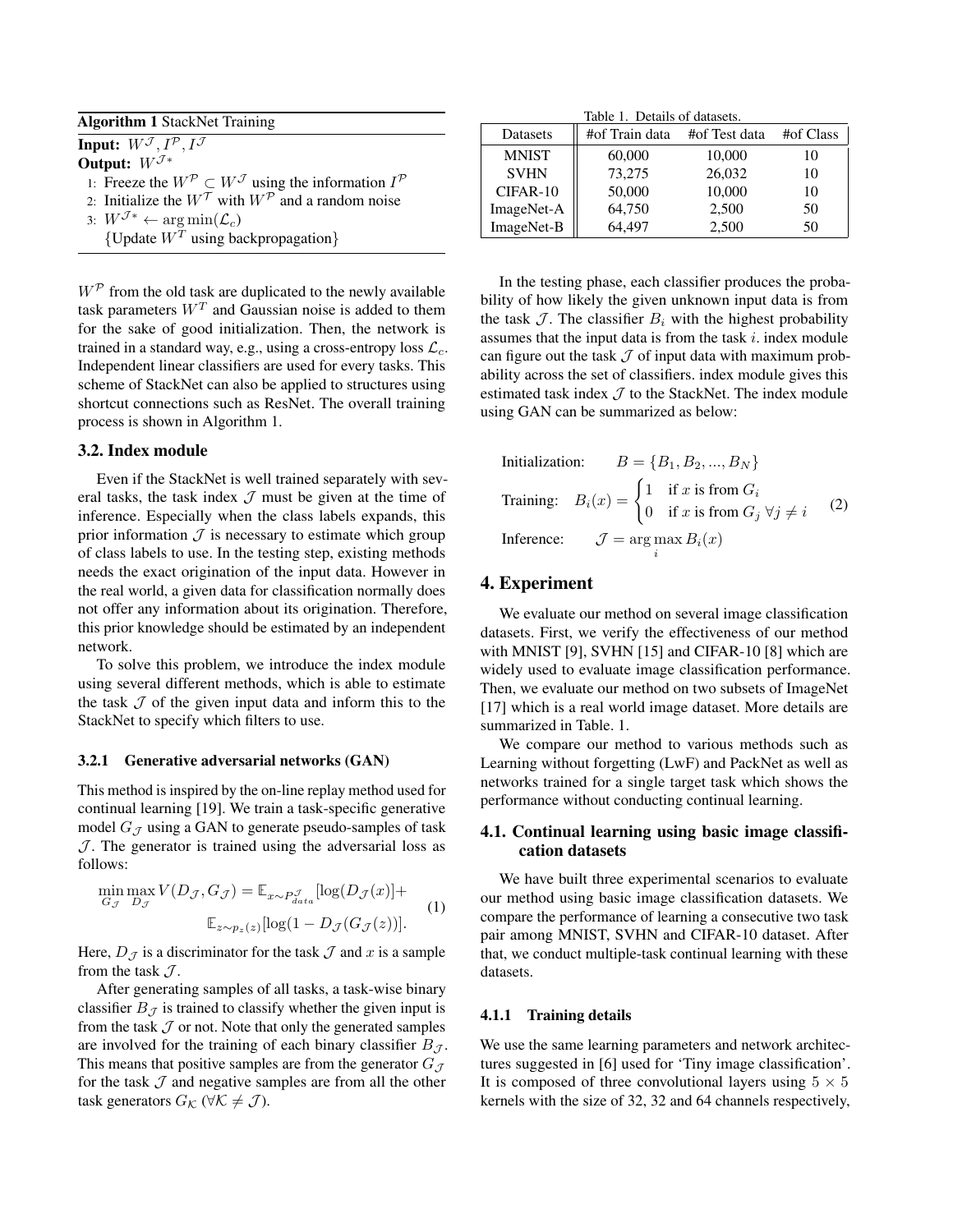three max pooling layers, one fully connected layer with 200 nodes and the last softmax classifier layer producing 10 outputs. ReLU is used as the activation function in all the experiments. Also an SGD optimizer with a mini-batch size of 100 has been used for model optimization. When training the old task, the weight decay and the momentum were set to 0.004 and 0.9 respectively. The learning rate starts from 0.01 and the decay of the learning rate with a factor 0.1 is done at the time of 20,000 iterations. After 40,000 iterations, the training is terminated in all the experiments. When training a new task, LwF, PackNet and StackNet have the same settings for the old and new task because they need more iterations as the new parameters are to be trained from the scratch. Note that PackNet needs additional pruning and finetuning step. In the new task training of LwF, we start with a learning rate of 0.0002 and 0.001 which are  $0.1 \sim 0.02$  times less than that of old task for the 'MNIST to SVHN' and 'SVHN to CIFAR-10' respectively, as recommended in [11]. The channel split ratio which determines  $I^{\mathcal{J}}$  follows the setting of PackNet.

In Table 2, the result of 'StackNet' shows the performance of the StackNet only. That is, it assumes that the index module never fails and the task index  $\mathcal J$  is always given correctly. Likewise, LwF and PackNet need prior knowledge of a given input to know which classifier to use. As there is no structure like index module in the original paper, The actual comparison must be done with 'StackNet'. On the other hand, StackNet\* shows the performance of the StackNet which uses the task index  $J$  given from the index module.

# 4.1.2 MNIST  $\rightarrow$  SVHN

After selecting a subset of SVHN to equalize the number of training data between MNIST and SVHN, images are resized to  $28 \times 28$  as in [6]. The 'single network' in Table 2 is a network of full capacity trained using a single dataset. The column 'Old' represents the test accuracy on the previously learned task and 'New' is that of the newly trained task. A knowledge distillation loss with hyper-parameters of  $T = 2$ and  $T = 1$  [5] is used for LwF.

LwF can control the performance trade-off between the old and new task by changing the temperature parameter T. PackNet almost maintains the performance of the single network for the first task with less than 2% drop in accuracy. StackNet\* outperforms all other methods in the table. Note that the prior knowledge to select which task is given in all experiments of other methods. Therefore, StackNet, which shows the highest in performance, should be compared to other baseline methods. Nonetheless, our full model, Stack-Net\* also outperforms PackNet, especially on the second task by around 0.7% even without using the prior knowledge.

Table 2. Mean classification results on the basic datasets (5 runs).

| Datasets        |  | Methods                |             | $Old(\%)$  | $New(\%)$    | Avg. $(\%)$ |
|-----------------|--|------------------------|-------------|------------|--------------|-------------|
|                 |  | single network (MNIST) |             | 99.49      |              |             |
| <b>MNIST</b>    |  | single network (SVHN)  |             |            | 92.82        |             |
|                 |  | $LwF(T = 1)$           |             | 98.27      | 86.40        | 92.34       |
| <b>SVHN</b>     |  | LwF $(T = 2)$          |             | 97.33      | 86.97        | 92.15       |
|                 |  | PackNet                |             | 99.45      | 91.49        | 95.47       |
|                 |  | StackNet*              |             | 99.43      | 92.20        | 95.82       |
|                 |  | <b>StackNet</b>        |             | 99.43      | 92.37        | 95.90       |
|                 |  | single network (SVHN)  |             | 92.94      |              |             |
| <b>SVHN</b>     |  | single network (CIFAR) |             |            | 79.69        |             |
|                 |  | LwF $(T = 1)$          |             | 91.76      | 70.57        | 81.17       |
| CIFAR-10        |  | LwF $(T = 2)$          |             | 90.19      | 71.94        | 81.07       |
|                 |  | PackNet                |             | 92.84      | 76.78        | 84.81       |
|                 |  | StackNet*              |             | 90.05      | 76.62        | 83.34       |
|                 |  | <b>StackNet</b>        |             | 92.21      | 76.70        | 84.46       |
| <b>Datasets</b> |  | Methods                | $MNIST(\%)$ | $SVHN(\%)$ | $CIFAR(\% )$ | $Avg(\%)$   |
|                 |  | single network (MNIST) | 99.44       |            |              |             |
| <b>MNIST</b>    |  | single network (SVHN)  |             | 92.94      |              |             |
|                 |  | single network (CIFAR) |             |            | 79.69        |             |
| <b>SVHN</b>     |  | $LwF(T = 1)$           | 95.06       | 86.80      | 68.98        | 83.61       |
|                 |  | $LwF(T = 2)$           | 86.09       | 85.07      | 69.63        | 80.26       |
| CIFAR-10        |  | PackNet                | 99.38       | 91.93      | 66.34        | 85.88       |
|                 |  | StackNet*              | 99.41       | 89.36      | 74.93        | 87.90       |
|                 |  | <b>StackNet</b>        | 99.41       | 91.84      | 75.02        | 88.76       |

## $4.1.3$  SVHN  $\rightarrow$  CIFAR-10

In this experiment, LwF and PackNet show similar trends as that of 'MNIST to SVHN'. Higher temperature  $(T)$  induces better performance in the new task but a bit of degradation in average performance still occurs. PackNet experiences almost no performance degradation. The pruning method of PackNet acts like a generalization method and helps the model to maintain its capacity. The average performance of StackNet is slightly lower than that of PackNet by 0.35%. However, note that PackNet requires additional finetuning after the pruning process and takes additional time for training. On the other hand, StackNet requires no additional pruning or finetuning precedure and yet retains the performance.

#### 4.1.4 MNIST  $\rightarrow$  SVHN  $\rightarrow$  CIFAR-10

Training three or more tasks is unmanageable for the models using regularization methods. No matter how we change the temperature  $(T)$ , LwF suffers from a drop in average performance, especially in the third task. Also, even though the proportion allocated to each task is equivalent between the PackNet and our methods (StackNet and StackNet\*), our method highly outperforms the PackNet in the third task. This implies that StackNet is more suitable for multi-task sequential learning situation.

#### 4.1.5 Multitasks more than three tasks

We also conducted an experiment for 5 tasks to verify effectiveness on multitasks more than three tasks. We used 5 datasets, cifar10, svhn, KMNIST [1], FashionMNIST [22] and MNIST. We used ResNet-32 [4]for the base network. The performance of single networks are 86,95,98,93 and 99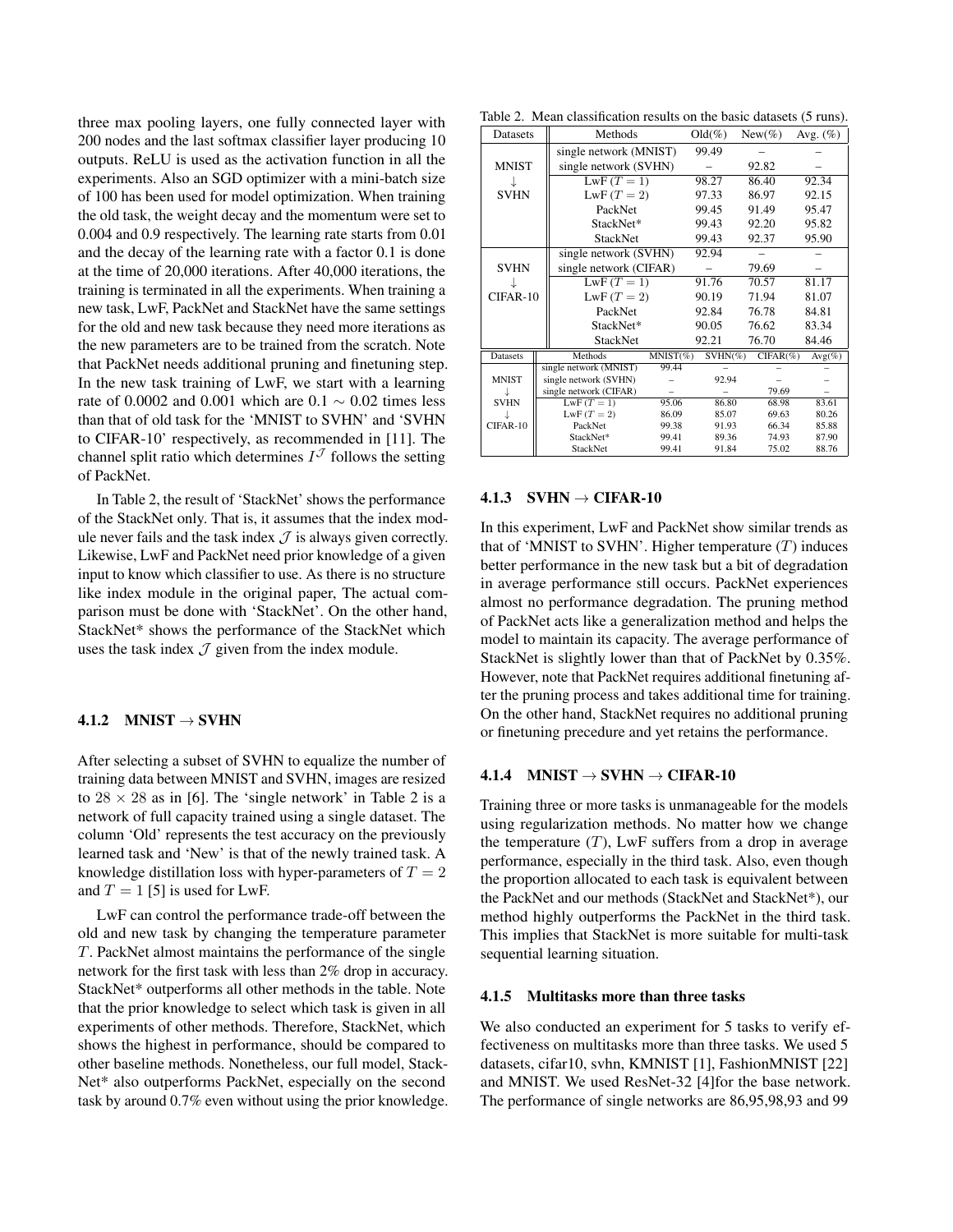Table 3. Mean classification results for the realistic dataset (2 runs)

| datasets   | Methods                     | $Old(\%)$ | $New(\%)$ | Avg. $(\%)$ |
|------------|-----------------------------|-----------|-----------|-------------|
|            | single network (ImageNet-A) | 83.28     |           |             |
| ImageNet-A | single network (ImageNet-B) |           | 85.28     |             |
|            | $LwF(T = 1)$                | 82.2      | 86.72     | 84.46       |
| ImageNet-B | $LwF(T = 2)$                | 80.92     | 86.96     | 83.94       |
|            | PackNet                     | 82.16     | 88.72     | 85.44       |
|            | <b>StackNet</b>             | 83.30     | 88.66     | 85.98       |

respectively. In the same order, the performance of the stacknet are 83.93,95,91 and 99. As we can see, the results have a similar tendency compared to the previous experiments. The accuracy degradation is within the range of 0 3%. Also, StackNet can handle more than 3 tasks.

#### 4.2. Continual learning using realistic datasets

ImageNet contains images more realistic than other datasets used in this paper. Higher resolution and complex backgrounds make the classification even harder. To save the training time, two subsets of the ImageNet dataset each having 50 randomly chosen classes have been used for evaluation. They are referred to as ImageNet-A and ImageNet-B respectively in this paper. To show the adaptability of our method on structures having shortcut connections, ResNet-50 is used for the experiment. We use the same experimental setting as in [4] with a batch size of 128. We compare our StackNet with LwF and PackNet.

Table 3 shows the results on the ImageNet dataset. The 'Old' accuracy of all methods slightly dropped from those of single networks. Like in the 'SVHN to CIFAR-10' experiment, PackNet shows a better result than the LwF regardless of the value of T. The result of StackNet is almost identical to PackNet with a slight increase in the average accuracy.

PackNet actually utilizes more parameters for each task than StackNet does. Since the masks force weights with no influence to be zero and utilize the well trained remaining weights, PackNet can make good use of the entire network. However in StackNet, just adding filters gradually without any other post-processing performs well enough compared to PackNet. When the model of an initially designed size is fully occupied by several tasks, StackNet can just add more filters and train them along with the trained filters while this is not the case of PackNet. Furthermore, PackNet requires additional memories to store the masks for all filters in it. StackNet needs only one integer per layer for each task. For these reasons, StackNet is far more efficient than the PackNet with no loss in performance.

#### 4.3. Ablation study on the efficiency of StackNet

As mentioned above, our StackNet appends parameters whenever a new task is to be trained. In this process, parameters learned from previous tasks are utilized altogether and the parameters which are to be trained newly are initialized using the existing ones. We conduct experiments to show

Table 4. Performances of the old (MNIST) and new (SVHN) tasks with different initialization methods: 1) initialization with only random Gaussian noise and 2) the pretrained parameter added by random Gaussian noise

| нионн Сайзман нөнөс   |           |           |         |
|-----------------------|-----------|-----------|---------|
| Initialization        | $Old(\%)$ | $New(\%)$ | Avg.(%) |
| Random                | 99.42     | 91.67     | 95.55   |
| Pretrained parameters | 99.43     | 92.37     | 95.90   |

the effect of these methods. Experiments are carried out in 'MNIST to SVHN' case as a representative.

#### 4.3.1 Initialization with pretrained parameters

To analyse the effectiveness of initialization using pretrained old task parameters with random Gaussian noise, we compare the accuracy between a model initializing the new parameters with just a random Gaussian distribution and a model initializing the new task parameters using the pretrained old task parameters with additional random Gaussian noise. In Table 4, the model initialized by our method obviously shows higher accuracy on the SVHN task. This result implies that a good initialization prevents the model from going through a local minima.

#### 4.3.2 Parameter sharing

We verify the effect of the parameter sharing between the old task and the new task. The baseline method is a model where the old parameters are filled with random Gaussian initialization and no further training is done. The new parameters in the model have to learn knowledges from the new task without the aid of old parameters since they are fixed from the beginning. On the other hand, the old parameters in our method is trained by the old task and the new parameters can make use of these learnt knowledges to learn the new task. To solely observe the effect of the parameter sharing, both methods do not use our parameter initialization method mentioned in the previous section. The task indices  $I^1$  and  $I<sup>2</sup>$  are {16,16,32} and {18,18,34} respectively. The model using parameter sharing converges far more faster than the model with no parameter sharing which is shown in Figure 4. Also the final error rate of our method is lower than the other. Increasing the number of indices elevation enhances our method by 6.38% and the other model by 7.91% as shown in Table 5. This implies that the parameter sharing improves the model and allow it to be compact with fewer numbers of filters.

### 4.4. Index module

To solely examine the influence of index module on our method (StackNet\*), we have conducted experiments with the same experimental scenarios in StackNet\* for GAN. As a baseline method for the index module, we adopted a highly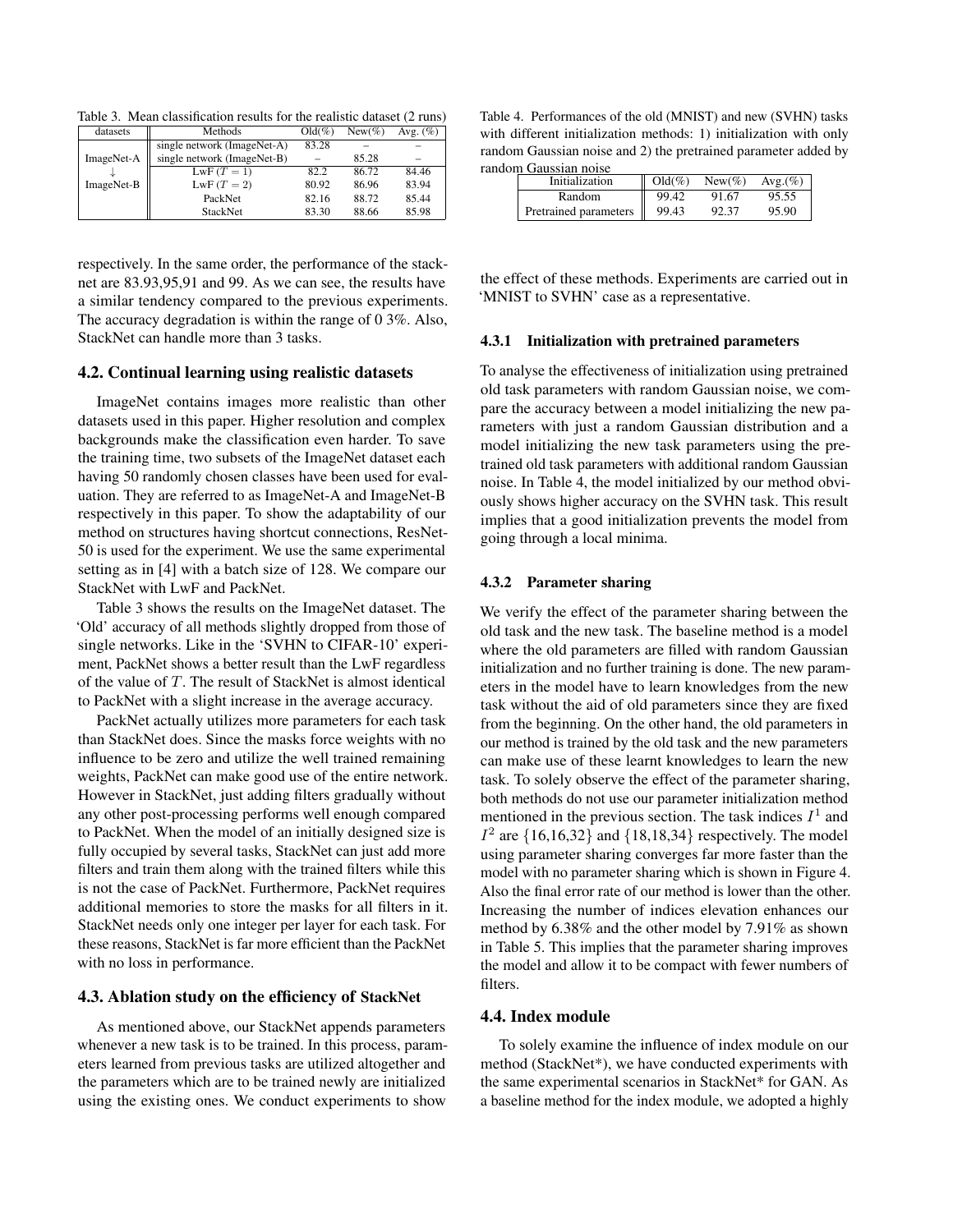

Figure 4. Error rate comparison between sharing the parameters which learned previous task and random parameters.

Table 5. The performances on the new task while increasing the filter index of the model using parameter sharing and the model with random fixed parameters.

| #of increasing each index $\parallel$ | $Ours(\%)$ | Random(%) |
|---------------------------------------|------------|-----------|
|                                       | 80.60      | 78.10     |
|                                       | 85.31      | 83.85     |
|                                       | 86.98      | 86.01     |

Table 6. Experimental results of the index module on the basic datasets

| Datasets                 | Methods         | $Old(\%)$   | $New(\%)$  |             | Avg. $(\%)$ |
|--------------------------|-----------------|-------------|------------|-------------|-------------|
| $MNIST \rightarrow$      | GAN             | 100         | 99.94      |             | 99.97       |
| <b>SVHN</b>              | <b>Baseline</b> | 61.65       | 97.17      |             | 79.41       |
| $SVHN \rightarrow$       | GAN             | 97.00       | 99.90      |             | 98.45       |
| CIFAR-10                 | <b>Baseline</b> | 89.39       | 85.86      |             | 87.63       |
| <b>Datasets</b>          | Methods         | $MNIST(\%)$ | $SVHN(\%)$ | $CIFAR(\%)$ | $Avg(\%)$   |
| $MNIST \rightarrow SVHN$ | GAN             | 100         | 96.65      | 99.83       | 98.83       |
| CIFAR-10                 | <b>Baseline</b> | 52.88       | 90.89      | 75.7        | 73.16       |

naive method that chooses the task index  $J$  according to the confidence of the StackNet. Inferring each task output from the StackNet, the output with the highest probability decides the task index. (e.g, Task index  $\mathcal{J} = \arg \max_i (P_i)$  where  $P_i$  is the highest probability of *i*-th classifier)

In continual learning on MNIST to SVHN and SVHN to CIFAR-10 datasets, an index module approximates the results to perfection (See Table 6). The experiment of three datasets also shows the same trend as the experiments above. The baseline definitely shows a poor performance also in all cases, which underlines the necessity of the index module. The generated samples with GAN are depicted in Figure 5,6 and 7.

### 4.4.1 Limitation

Generative models usually have difficulties in generating realistic images with high resolution and there are few researches experimented on ImageNet data. This incompetence makes the index module hard to be applied to the ImageNet data. Also, when it comes to dealing with datasets of similar distribution, the index module may not be working as good as it is reported in this paper.



(a) Generated samples with the generator of index module

(b) Real samples

Figure 5. MNIST dataset



(a) Generated samples with the generator of index module

Figure 6. SVHN dataset



(a) Generated samples with the generator of index module (b) Real samples

Figure 7. CIFAR-10 dataset

# 5. Conclusion

In this paper, we have proposed a novel framework which is able to divide its capacity into several parts and utilize them according to the given input. Composed of two networks, the index module is responsible for memorizing "where the data came from" while complicated knowledge such as "what the data is" is engraved to the StackNet. To the best of our knowledge, our work, index module, is the first attempt to estimate the origin of data which used to be assumed as given in the previous works. As well as overcoming the catastrophic forgetting, StackNet allows extra class labels when training a new dataset and also has expandability to the network architecture.